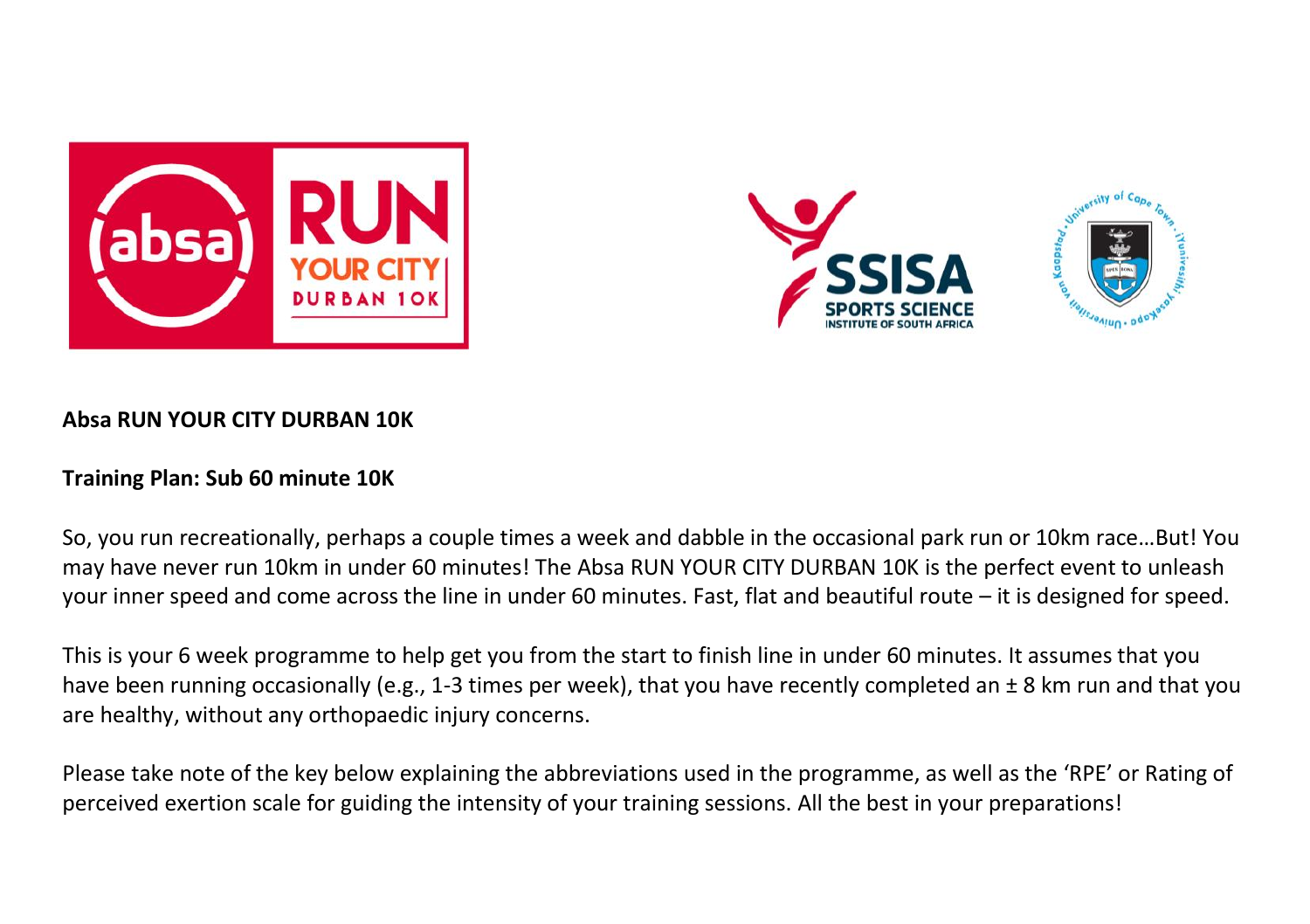|                                        | <b>Rating of Perceived Exertio</b> |                    |  |  |
|----------------------------------------|------------------------------------|--------------------|--|--|
|                                        | (RPE Scale)                        |                    |  |  |
| Key                                    | 10                                 | Maximal            |  |  |
| WU: Warm Up                            | 9                                  | Really, Really, Ha |  |  |
| Main: Main set                         |                                    |                    |  |  |
|                                        | 8                                  | <b>Really Hard</b> |  |  |
| <b>CD:</b> Cool Down                   | 7                                  |                    |  |  |
| <b>RPE:</b> Rate of Perceived Exertion | 6                                  | Hard               |  |  |
| <b>EASY:</b> Easy / aerobic short run  | 5                                  | <b>Challenging</b> |  |  |
| <b>SPD: Speed session</b>              | 4                                  | Moderate           |  |  |
| <b>TEMPO:</b> Tempo run / efforts      | 3                                  | Easy               |  |  |
| LSD: Long slow distance run            | $\overline{2}$                     | <b>Really Easy</b> |  |  |
|                                        |                                    | Rest               |  |  |

|              | Mon                 | <b>Tues</b>                 | Wed         | <b>Thur</b>                 | Fri         | Sat                  | <b>Sun</b>  |
|--------------|---------------------|-----------------------------|-------------|-----------------------------|-------------|----------------------|-------------|
| Week 1       | EASY:               | SPD:                        | <b>REST</b> | EASY:                       | <b>REST</b> | LSD:                 | <b>REST</b> |
| $30$ May $-$ | 30 minutes easy     | WU: 2km easy (RPE 3)        |             | 35 minutes easy (RPE 3)     |             | 7 km moderate        |             |
| 5 June       | (RPE <sub>3</sub> ) | Main: 6 sets:               |             |                             |             | (RPE 4) on a flat    |             |
|              |                     | 1 min hard (RPE 7)          |             |                             |             | route                |             |
|              |                     | 2 min easy (RPE 3)          |             |                             |             |                      |             |
|              |                     | <b>CD:</b> 2km easy (RPE 3) |             |                             |             |                      |             |
| Week 2       | <b>EASY:</b>        | SPD:                        | <b>REST</b> | <b>TEMPO:</b>               | <b>REST</b> | LSD:                 | <b>REST</b> |
| $6-12$ June  | 35 minutes easy     | WU: 2km easy (RPE 3)        |             | <b>WU: 1km easy</b>         |             | 8 km moderate        |             |
|              | (RPE <sub>3</sub> ) | Main: 8 sets:               |             | (RPE <sub>3</sub> )         |             | (RPE 4) on a lightly |             |
|              |                     | 1 min hard (RPE 7)          |             | Main: 2 sets:               |             | undulating route     |             |
|              |                     | 2 min easy (RPE 3)          |             | 10 min tempo (RPE 5-6)      |             |                      |             |
|              |                     | CD: 2km easy (RPE 3)        |             | 5 min easy (RPE 2)          |             |                      |             |
|              |                     |                             |             | <b>CD:</b> 1km easy (RPE 3) |             |                      |             |
| Week 3       | <b>EASY:</b>        | SPD:                        | <b>REST</b> | <b>TEMPO:</b>               | <b>REST</b> | LSD:                 | <b>REST</b> |
| 13-19        | 40 minutes easy     | WU: 2km easy (RPE 3)        |             | <b>WU: 1km easy</b>         |             | 10 km moderate       |             |
| June         | (RPE <sub>3</sub> ) | Main: 8 sets:               |             | (RPE <sub>3</sub> )         |             | (RPE 4) on a flat    |             |
|              |                     | 90 sec hard (RPE 7)         |             | Main: 2 sets: 15 min        |             | route                |             |
|              |                     | 90 sec easy (RPE 3)         |             | tempo (RPE $5-6$ )          |             |                      |             |
|              |                     | <b>CD:</b> 2km easy (RPE 3) |             | 5 min easy (RPE 2)          |             |                      |             |
|              |                     |                             |             | CD: 1km easy (RPE 3)        |             |                      |             |